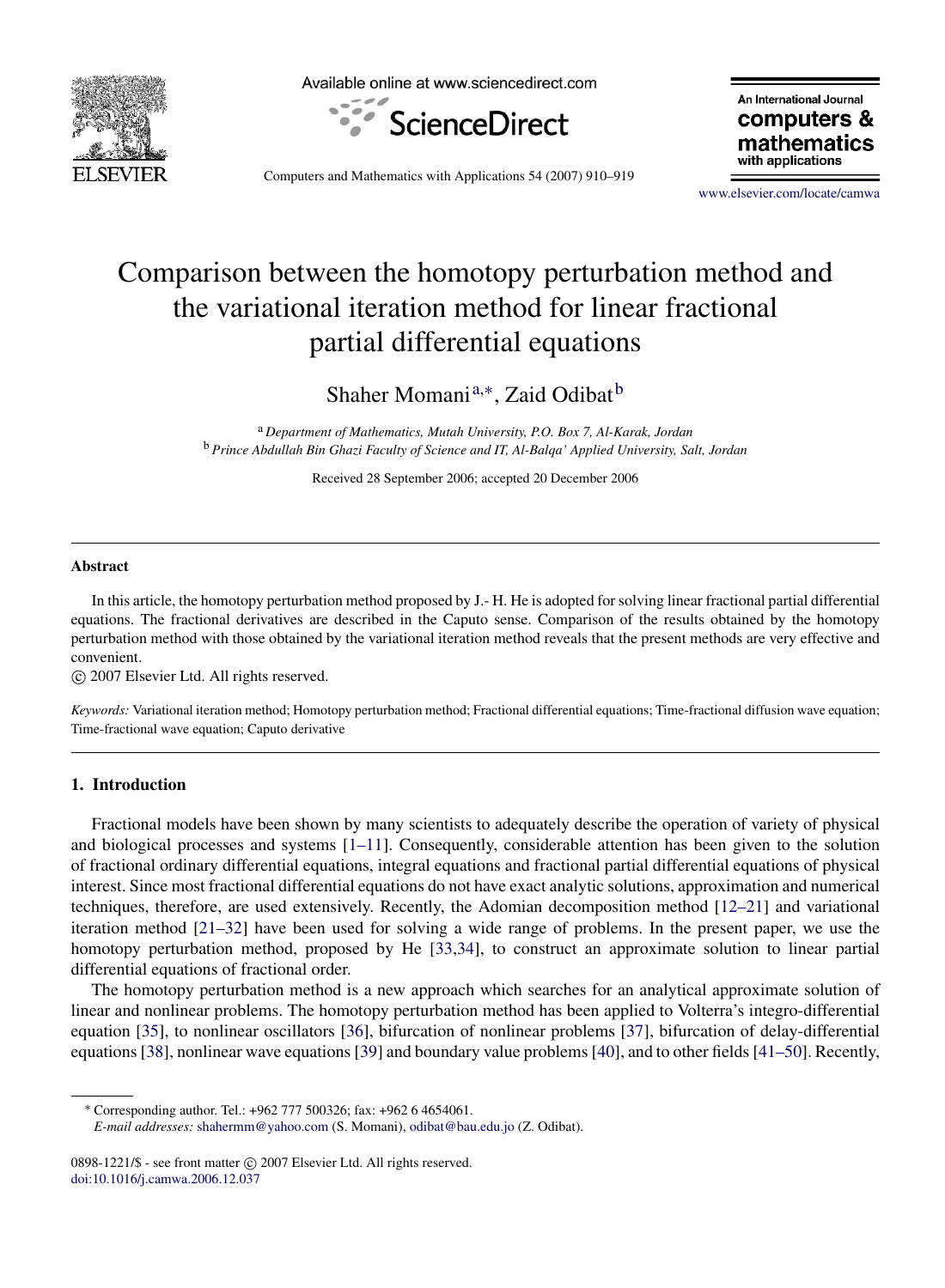the application of the method has been extended to quadratic Riccati differential equation of fractional order [51]. In [51], Odibat and Momani modified the homotopy perturbation method, which is presented in Section 2, to solve nonlinear differential equations of fractional order. This modification reduces the nonlinear fractional differential equations to a set of linear ordinary differential equations.

Our aim in this paper is to compare the homotopy perturbation method [33,34] with the variational iteration method [21] for solving the linear time-fractional partial differential equation of the form [11,21]

$$
\frac{\partial^{\alpha} u}{\partial t^{\alpha}} + L[x]u = q(x, t), \quad t > 0, x \in R,
$$
\n(1.1)

where  $L[x]$  is the linear differential operator

$$
L[x] = a_0(x)u + a_1(x)\frac{\partial}{\partial x} + a_2(x)\frac{\partial^2}{\partial x^2} + a_3(x)\frac{\partial^3}{\partial x^3} + \dots + a_n(x)\frac{\partial^n}{\partial x^n},
$$
\n(1.2)

subject to the initial and boundary conditions

$$
u(x, 0) = f(x), \quad 0 < \alpha \le 1,
$$
\n
$$
u(x, t) \to 0 \quad \text{as } |x| \to \infty, t > 0,
$$
\n
$$
(1.3)
$$

and

$$
u(x, 0) = f(x), \quad \frac{\partial u(x, 0)}{\partial t} = g(x), 1 < \alpha \le 2,
$$
\n
$$
u(x, t) \to 0 \quad \text{as } |x| \to \infty, t > 0,
$$
\n
$$
(1.4)
$$

where  $a_i$  ( $i = 0, 1, ..., n$ ),  $f(x)$ ,  $g(x)$ , and  $q(x, t)$  all are continuous functions and  $\alpha$  is a parameter describing the order of the time-fractional derivative in the Caputo sense. The general response expression contains a parameter describing the order of the fractional derivative that can be varied to obtain various responses. Obviously, the integerorder linear partial differential equation can be viewed as a special case of the more general fractional-order linear partial differential equation by putting the time-fractional order of the derivative equal to unity. In other words, the ultimate behavior of the fractional system response must converge to the response of the integer order version of the equation.

There are several definitions of a fractional derivative of order  $\alpha > 0$  [7–10]. The two most commonly used definitions are the Riemann–Liouville and Caputo. Each definition uses Riemann–Liouville fractional integration and derivatives of whole order. The difference between the two definitions is in the order of evaluation. Riemann–Liouville fractional integration of order  $\alpha$  is defined as

$$
J^{\alpha} f(x) = \frac{1}{\Gamma(\alpha)} \int_0^x (x - t)^{\alpha - 1} f(t) dt, \quad \alpha > 0, x > 0.
$$
 (1.5)

The next two equations define Riemann–Liouville and Caputo fractional derivatives of order  $\alpha$ , respectively,

$$
D^{\alpha} f(x) = \frac{d^m}{dx^m} (J^{m-\alpha} f(x)),
$$
\n(1.6)

$$
D_{*}^{\alpha} f(x) = J^{m-\alpha} \left( \frac{d^{m}}{dx^{m}} f(x) \right), \qquad (1.7)
$$

where  $m-1 < \alpha \le m$  and  $m \in N$ . For now, the Caputo fractional derivative will be denoted by  $D_*^{\alpha}$  to maintain a clear distinction with the Riemann–Liouville fractional derivative.

The Caputo fractional derivative is considered here because it allows traditional initial and boundary conditions to be included in the formulation of the problem [2]. In this paper, we consider the one-dimensional linear inhomogeneous fractional partial differential equations, where the unknown function  $u(x, t)$  is assumed to be a causal function of time, i.e., vanishing for *t* < 0. The fractional derivative is taken in the Caputo sense as follows:

**Definition 1.1.** For *m* to be the smallest integer that exceeds  $\alpha$ , the Caputo time-fractional derivative operator of order  $\alpha > 0$  is defined as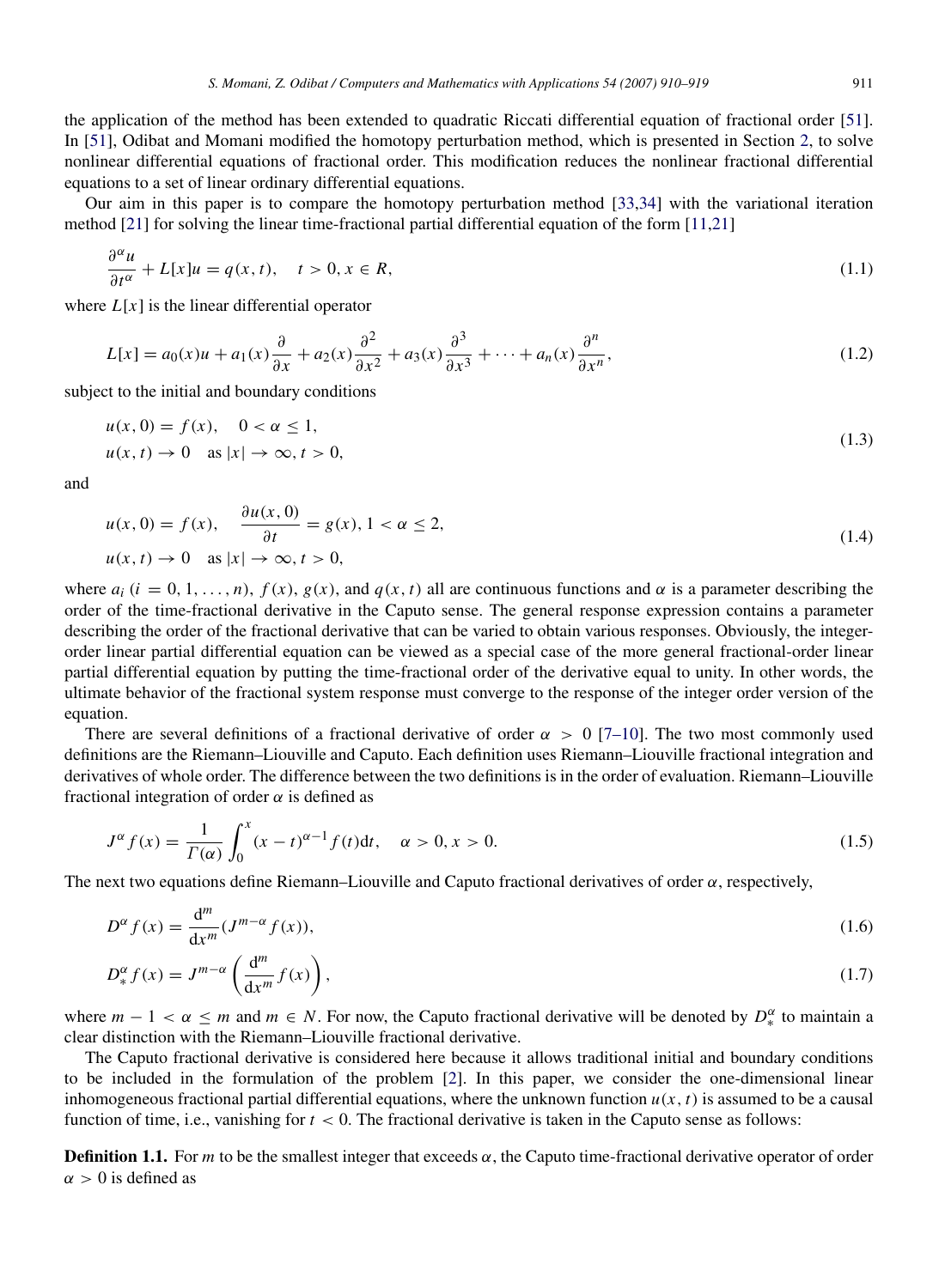912 *S. Momani, Z. Odibat / Computers and Mathematics with Applications 54 (2007) 910–919*

$$
D_{\ast t}^{\alpha}u(x,t) = \frac{\partial^{\alpha}u(x,t)}{\partial t^{\alpha}} = \begin{cases} \frac{1}{\Gamma(m-\alpha)} \int_{0}^{t} (t-\tau)^{m-\alpha-1} \frac{\partial^{m}u(x,\tau)}{\partial \tau^{m}} d\tau, & \text{for } m-1 < \alpha < m\\ \frac{\partial^{m}u(x,t)}{\partial t^{m}}, & \text{for } \alpha = m \in \mathbb{N}. \end{cases}
$$
(1.8)

For more information on the mathematical properties of fractional derivatives and integrals, one can consult the mentioned references.

## 2. Variational iteration method

The principles of the variational iteration method and its applicability for various kinds of differential equations are given in [21–32]. He [27] was the first to apply the variational iteration method to fractional differential equations. The variational iteration method for solving the time-fractional partial differential equation (1.1) has been considered in the work of Momani and Odibat [21]. For the sake of clarity, the present section gives a brief account of their approach. The variational iteration method requires that the time-fractional partial differential equation  $(1.1)$  be expressed in the form:

$$
\frac{\partial^{\alpha} u}{\partial t^{\alpha}} + a_0(x)u + a_1(x)\frac{\partial u}{\partial x} + a_2(x)\frac{\partial^2 u}{\partial x^2} + a_3(x)\frac{\partial^3 u}{\partial x^3} + \dots + a_n(x)\frac{\partial^n u}{\partial x^n} = q(x, t), \quad t > 0, x \in R.
$$
 (2.1)

The correction functional for Eq. (2.1) can be approximately expressed as follows:

$$
u_{k+1}(x,t) = u_k(x,t) + \int_0^t \lambda(\xi) \left( \frac{\partial^m}{\partial \xi^m} u_k(x,\xi) + a_0(x)\tilde{u}_k(x,\xi) + \dots + a_n(x) \frac{\partial^n}{\partial x^n} \tilde{u}_k(x,\xi) - q(x,\xi) \right) d\xi,
$$
\n(2.2)

where  $\lambda$  is a general Lagrange multiplier, which can be identified optimally via variational theory; here  $\tilde{u}_k$ ,  $\frac{\partial \tilde{u}_k}{\partial x}$ , ...,  $\frac{\partial^n \tilde{u}_k}{\partial x^n}$  are considered as restricted variations. Making the above functional stationary, noticing that  $\delta \tilde{u}_k = 0$ ,

$$
\delta u_{k+1}(x,t) = \delta u_k(x,t) + \delta \int_0^t \lambda(\xi) \left( \frac{\partial^m}{\partial \xi^m} u_k(x,\xi) - q(x,\xi) \right) d\xi,
$$
\n(2.3)

yields the following Lagrange multipliers

$$
\lambda = -1, \quad \text{for } m = 1,\tag{2.4}
$$

$$
\lambda = \xi - t, \quad \text{for } m = 2. \tag{2.5}
$$

Therefore, for  $m = 1$ , we obtain the following iteration formula:

$$
u_{k+1}(x,t) = u_k(x,t) - \int_0^t \left( \frac{\partial^{\alpha}}{\partial \xi^{\alpha}} u_k(x,\xi) + a_0(x) u_k(x,\xi) + \dots + a_n(x) \frac{\partial^n}{\partial x^n} u_k(x,\xi) - q(x,\xi) \right) d\xi, \quad (2.6)
$$

and for  $m = 2$ , we obtain the following iteration formula:

$$
u_{k+1}(x,t) = u_k(x,t) + \int_0^t (\xi - t)
$$
  
 
$$
\times \left( \frac{\partial^{\alpha}}{\partial \xi^{\alpha}} u_k(x,\xi) + a_0(x) u_k(x,\xi) + \dots + a_n(x) \frac{\partial^n}{\partial x^n} u_k(x,\xi) - q(x,\xi) \right) d\xi.
$$
 (2.7)

If we begin with the initial approximation  $u_0(x, t) = f(x)$ , in the case of  $m = 1$ , and the initial approximation  $u_0(x, t) = f(x) + tg(x)$ , in the case of  $m = 2$ , then the approximations  $u_n(x, t)$ , for  $n \ge 1$ , can be completely determined. Finally, we approximate the solution of the space-fractional Burger's equation (2.1)  $u(x, t) =$ lim<sub>*n*→∞</sub>  $u_n(x, t)$  by the *N*th term  $u_N(x, t)$ .

#### 3. Modified homotopy perturbation method

The homotopy perturbation method, which provides an analytical approximate solution, is applied to various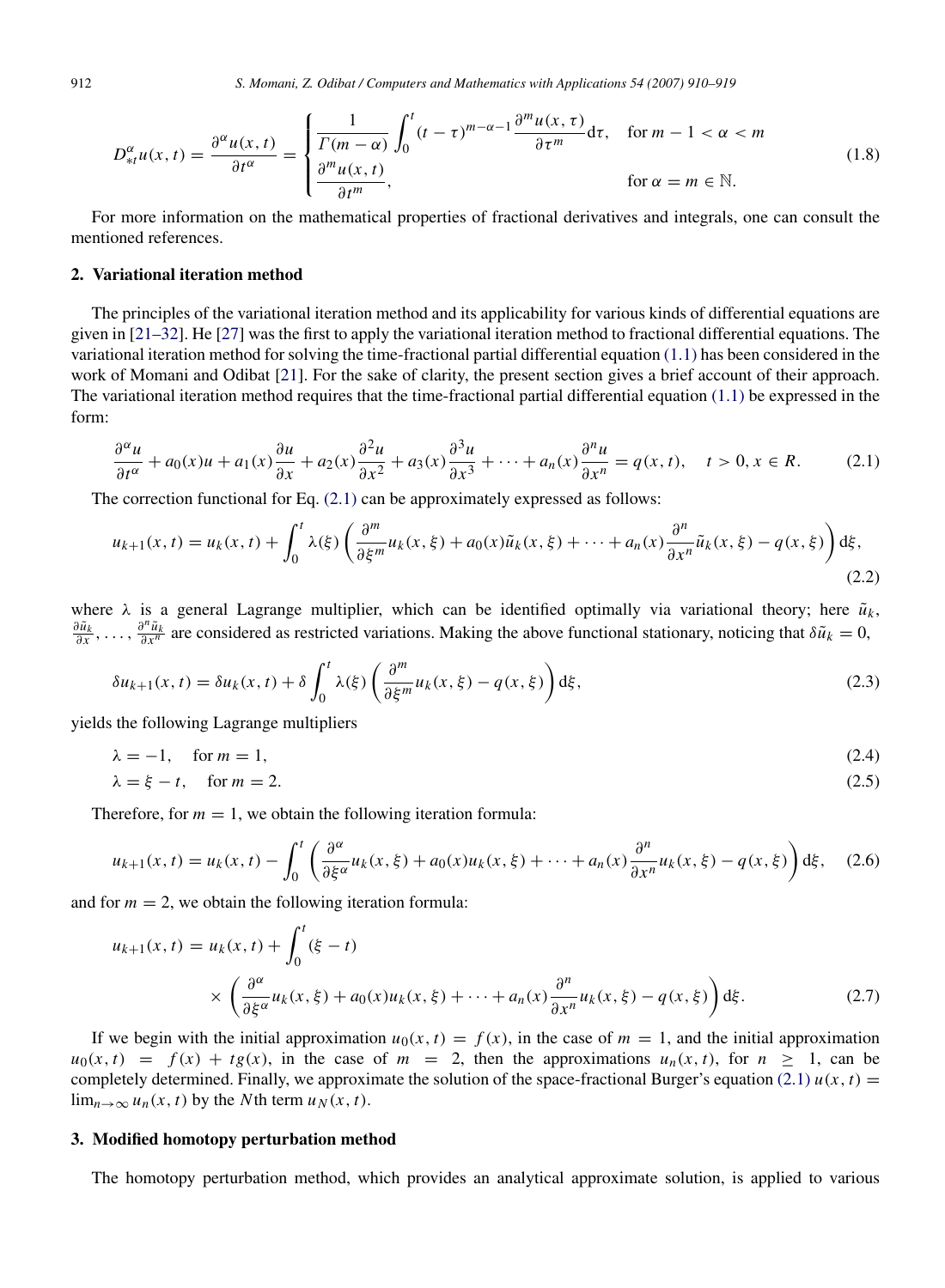nonlinear problems [33–50]. In this section, we recapitulate a modification of the homotopy perturbation method introduced in [51]. To illustrate the basic ideas of the new modification, we consider the following nonlinear differential equation of fractional order:

$$
D_{*}^{\alpha}u(t) + L(u(t)) + N(u(t)) = f(t), \quad t > 0, m - 1 < \alpha \le m,
$$
\n(3.1)

where *L* is a linear operator which might include other fractional derivatives of order less than  $\alpha$ , *N* is a nonlinear operator which also might include other fractional derivatives of order less than  $\alpha$ ,  $f$  is a known analytic function, and  $D_{\ast}^{\alpha}$  is the Caputo fractional derivative of order  $\alpha$ , subject to the initial conditions

$$
u^{k}(0) = c_{k}, \quad k = 0, 1, 2, \dots, m - 1. \tag{3.2}
$$

In view of the homotopy technique, we can construct the following homotopy:

$$
u^{(m)} + L(u) - f(t) = p \left[ u^{(m)} - N(u) - D_*^{\alpha} u \right], \quad p \in [0, 1],
$$
\n(3.3)

or

$$
u^{(m)} - f(t) = p \left[ u^{(m)} - L(u) - N(u) - D_*^{\alpha} u \right], \quad p \in [0, 1].
$$
\n(3.4)

The homotopy parameter *p* always changes from zero to unity. In case  $p = 0$ , Eq. (3.3) becomes the linearized equation

$$
\frac{\mathrm{d}^m u}{\mathrm{d}t^m} + L(u) = f(t),\tag{3.5}
$$

and Eq. (3.4) becomes the linearized equation

$$
\frac{d^m u}{dt^m} = f(t),\tag{3.6}
$$

and when it is one, Eq. (3.3) or Eq. (3.4) turns out to be the original fractional differential equation (3.1). The basic assumption is that the solution of Eq.  $(3.3)$  or Eq.  $(3.4)$  can be written as a power series in *p*:

$$
u = u_0 + pu_1 + p^2 u_2 + p^3 u_3 + \dotsb. \tag{3.7}
$$

Substituting Eq. (3.7) into Eq. (3.3) or Eq. (3.4), and equating the terms with identical powers of *p*, we can obtain a series of linear equations of the form

$$
p^{0}: \frac{d^{m} u_{0}}{dt^{m}} + L_{0}(u_{0}) = f(t), \quad u^{k}(0) = c_{k},
$$
\n
$$
p^{1}: \frac{d^{m} u_{1}}{dt^{m}} + L_{1}(u_{0}, u_{1}) = \frac{d^{m} u_{0}}{dt^{m}} - N_{0}(u_{0}) - D_{*}^{\alpha} u_{0}, \quad u^{k}(0) = 0,
$$
\n
$$
p^{2}: \frac{d^{m} u_{2}}{dt^{m}} + L_{2}(u_{0}, u_{1}, u_{2}) = \frac{d^{m} u_{1}}{dt^{m}} - N_{1}(u_{0}, u_{1}) - D_{*}^{\alpha} u_{1}, \quad u^{k}(0) = 0,
$$
\n
$$
p^{3}: \frac{d^{m} u_{3}}{dt^{m}} + L_{3}(u_{0}, u_{1}, u_{2}, u_{3}) = \frac{d^{m} u_{2}}{dt^{m}} - N_{2}(u_{0}, u_{1}, u_{2}) - D_{*}^{\alpha} u_{2}, \quad u^{k}(0) = 0,
$$
\n
$$
\vdots
$$
\n(3.8)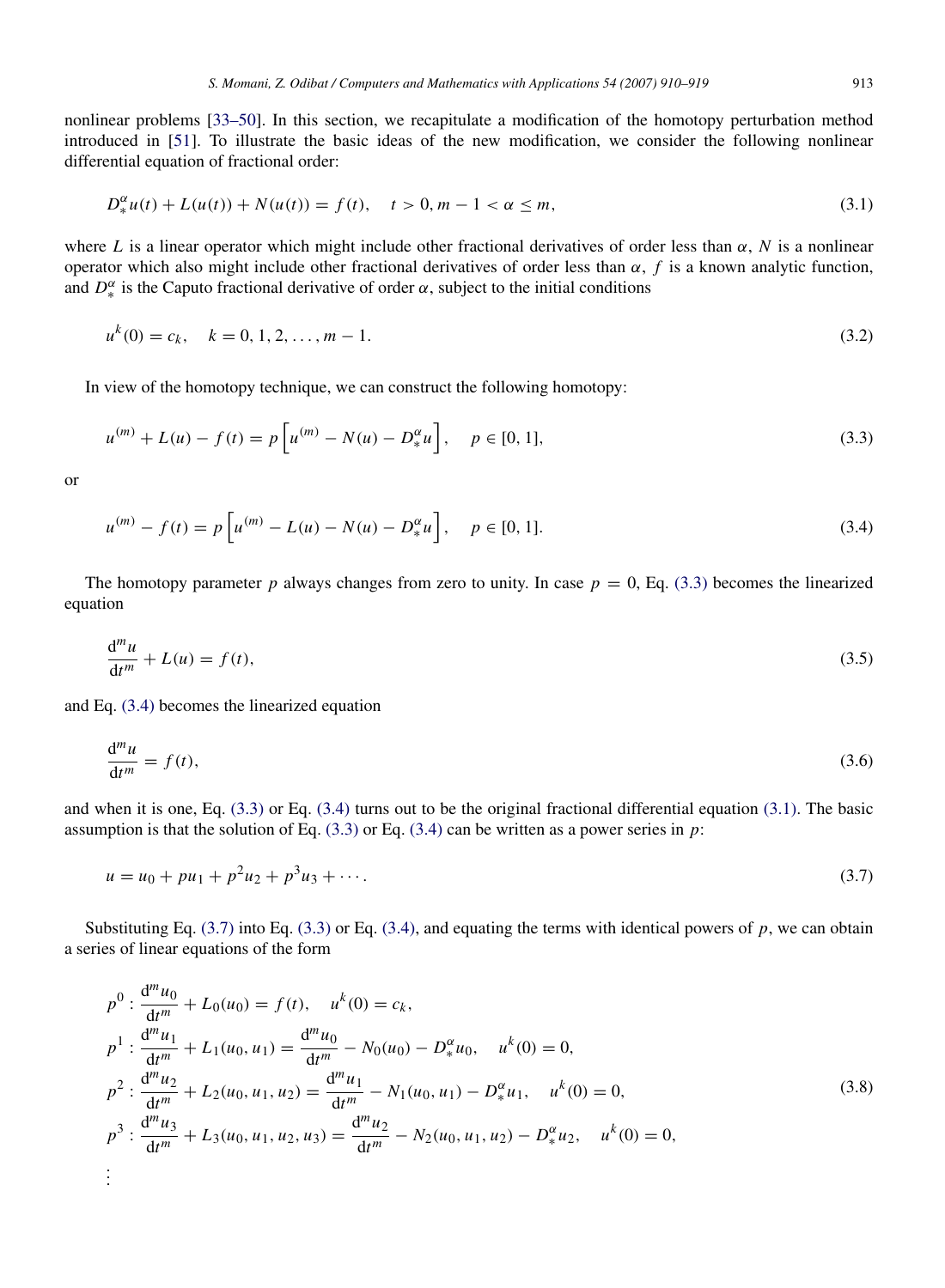or the form

 $\ddot{u}$ 

$$
p^{0}: \frac{d^{m} u_{0}}{dt^{m}} = f(t), \quad u^{k}(0) = c_{k},
$$
\n
$$
p^{1}: \frac{d^{m} u_{1}}{dt^{m}} = \frac{d^{m} u_{0}}{dt^{m}} - L_{0}(u_{0}) - N_{0}(u_{0}) - D_{*}^{\alpha} u_{0}, \quad u^{k}(0) = 0,
$$
\n
$$
p^{2}: \frac{d^{m} u_{2}}{dt^{m}} = \frac{d^{m} u_{1}}{dt^{m}} - L_{1}(u_{0}, u_{1}) - N_{1}(u_{0}, u_{1}) - D_{*}^{\alpha} u_{1}, \quad u^{k}(0) = 0,
$$
\n
$$
p^{3}: \frac{d^{m} u_{3}}{dt^{m}} = \frac{d^{m} u_{2}}{dt^{m}} - L_{2}(u_{0}, u_{1}, u_{2}) - N_{2}(u_{0}, u_{1}, u_{2}) - D_{*}^{\alpha} u_{2}, \quad u^{k}(0) = 0,
$$
\n
$$
\vdots
$$
\n(3.9)

respectively, where the terms  $L_0, L_1, L_2, \ldots$  and  $N_0, N_1, N_2, \ldots$  satisfy the following equations

$$
L(u_0 + pu_1 + p^2u_2 + \cdots) = L_0(u_0) + pL_1(u_0, u_1) + p^2L_2(u_0, u_1, u_2) + \cdots
$$
  
\n
$$
N(u_0 + pu_1 + p^2u_2 + \cdots) = N_0(u_0) + pN_1(u_0, u_1) + p^2N_2(u_0, u_1, u_2) + \cdots
$$

Setting  $p = 1$  in Eq. (3.7) yields the solution of Eq. (3.1). It obvious that the linear equations in (3.8) or (3.9) are easy to solve, and the components  $u_n$ ,  $n \geq 0$  of the homotopy perturbation method can be completely determined, and the series solutions are thus entirely determined.

Finally, we approximate the solution  $u(t) = \sum_{n=0}^{\infty} u_n(t)$  by the truncated series

$$
\phi_N(t) = \sum_{n=0}^{N-1} u_n(t). \tag{3.10}
$$

# 4. Applications and results

In this section, we first implement the modified homotopy perturbation method to solve the linear fractional partial differential equation

$$
\frac{\partial^{\alpha} u}{\partial t^{\alpha}} + L[x]u = q(x, t), \quad t > 0, x \in R,
$$
\n(4.1)

where  $m - 1 < \alpha \leq m$ , subject to the initial conditions

$$
\frac{\partial^k}{\partial t^k} u(x,0) = f_k(x), \quad k = 0, 1, 2, \dots, m - 1.
$$
 (4.2)

In view of the modified homotopy perturbation technique, we can construct the following homotopy

$$
\frac{\partial u^m}{\partial t^m} - q_1(x, t) = p \left[ \frac{\partial u^m}{\partial t^m} - L[x]u - \frac{\partial^{\alpha} u}{\partial t^{\alpha}} + q_2(x, t) \right], \quad p \in [0, 1],
$$
\n(4.3)

where

$$
q(x,t) = q_1(x,t) + q_2(x,t). \tag{4.4}
$$

Here the function  $q(x, t)$  is divided into two parts, namely  $q_1(x, t)$  and  $q_2(x, t)$ . The suggestion is that only the part  $q_1(x, t)$  be assigned to the zeroth component  $u_0$ , whereas the remaining part  $q_2(x, t)$  be combined with  $u_1$ .

The homotopy parameter *p* always changes from zero to unity. In case  $p = 0$ , Eq. (4.3) becomes the linearized equation

$$
\frac{\partial u^m}{\partial t^m} = q_1(x, t),\tag{4.5}
$$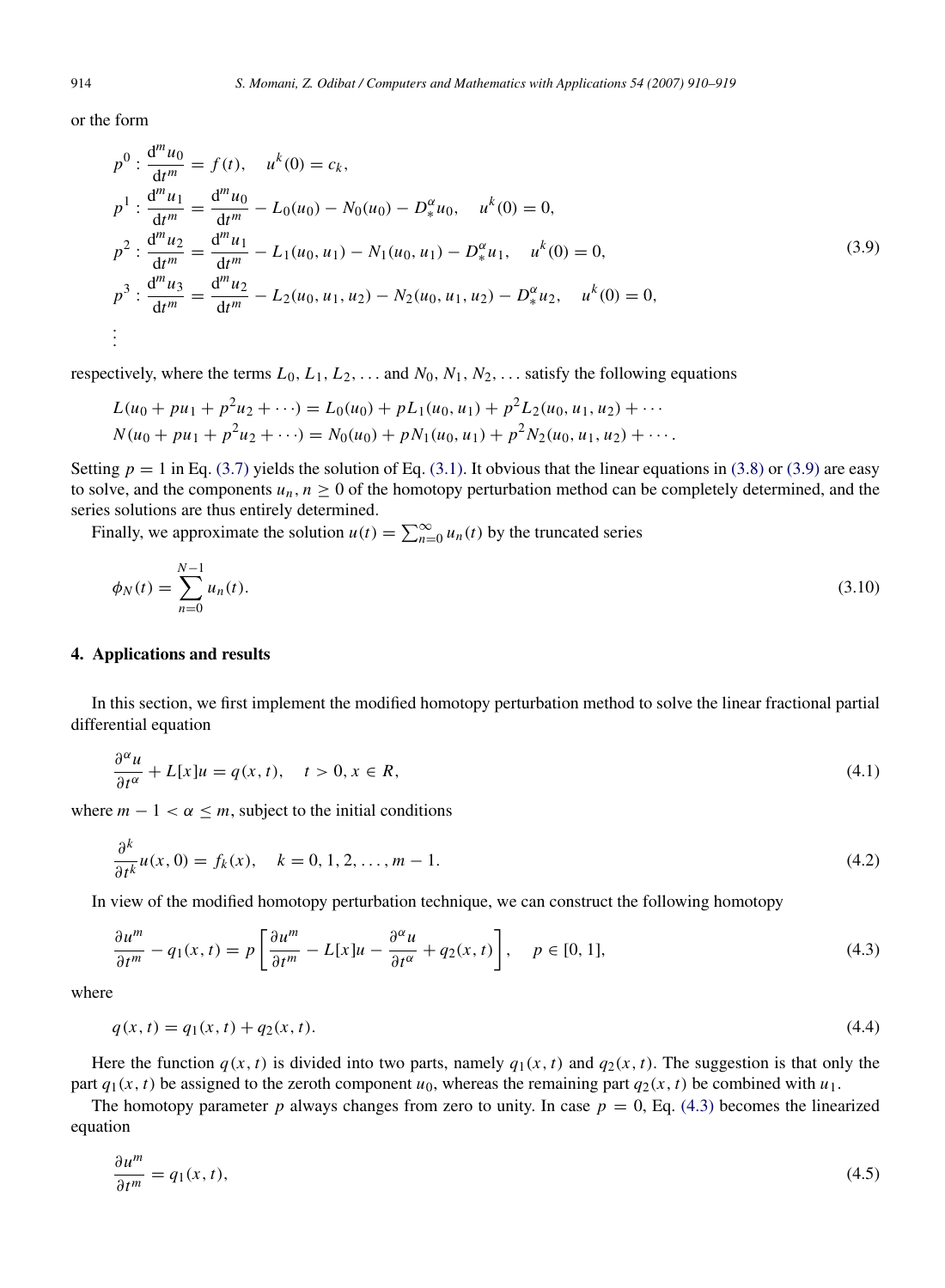and when it is one, Eq. (4.3) turns out to be the original fractional differential Eq. (4.1). Substituting Eq. (3.7) into Eq.  $(4.3)$ , and equating the terms with identical powers of *p*, we obtain the following linear equations:

$$
p^{0}: \frac{\partial^{m} u_{0}}{\partial t^{m}} = q_{1}(x, t), \qquad \frac{\partial^{k}}{\partial t^{k}} u_{0}(x, 0) = f_{k}(x), \quad k = 0, 1, 2, ..., m - 1,
$$
  
\n
$$
p^{1}: \frac{\partial^{m} u_{1}}{\partial t^{m}} = \frac{\partial^{m} u_{0}}{\partial t^{m}} - L[x]u_{0} - \frac{\partial^{\alpha} u_{0}}{\partial t^{\alpha}} + q_{2}(x, t), \qquad \frac{\partial^{k}}{\partial t^{k}} u_{1}(x, 0) = 0, \quad k = 0, 1, 2, ..., m - 1,
$$
  
\n
$$
p^{2}: \frac{\partial^{m} u_{2}}{\partial t^{m}} = \frac{\partial^{m} u_{1}}{\partial t^{m}} - L[x]u_{1} - \frac{\partial^{\alpha} u_{1}}{\partial t^{\alpha}}, \qquad \frac{\partial^{k}}{\partial t^{k}} u_{2}(x, 0) = 0, \quad k = 0, 1, 2, ..., m - 1,
$$
  
\n
$$
p^{3}: \frac{\partial^{m} u_{3}}{\partial t^{m}} = \frac{\partial^{m} u_{2}}{\partial t^{m}} - L[x]u_{2} - \frac{\partial^{\alpha} u_{2}}{\partial t^{\alpha}}, \qquad \frac{\partial^{k}}{\partial t^{k}} u_{3}(x, 0) = 0, \quad k = 0, 1, 2, ..., m - 1,
$$
  
\n
$$
\vdots
$$
  
\n(4.6)

which are easy to solve. Now, solving the linear equations given in (4.6) for  $u_0, u_1, u_2, \ldots$  and setting  $p = 1$  in Eq. (3.7) yields the solution of Eq. (4.1). It is clear that the homotopy perturbation method reduces a nonlinear differential equation to a series of linear differential equations, while in our case the modified homotopy perturbation method reduces the fractional linear differential equation to a series of ordinary linear differential equations.

To incorporate our discussion above, three special cases of the fractional evolution equation (1.1) will be studied. All the results are calculated by using the symbolic calculus software Mathematica.

Example 4.1. Consider the linear time-fractional diffusion equation

$$
\frac{\partial^{\alpha} u}{\partial t^{\alpha}} = \frac{\partial^2 u}{\partial x^2}, \quad t > 0, x \in R, 0 < \alpha \le 1,
$$
\n
$$
(4.7)
$$

subject to the initial condition

$$
u(x,0) = \sin x. \tag{4.8}
$$

According to the homotopy (4.3), substituting the initial condition (4.8) into (4.6), we obtain the following set of linear partial differential equations

$$
\frac{\partial u_0}{\partial t} = 0, \qquad u_0(x, 0) = \sin(x),
$$
  
\n
$$
\frac{\partial u_1}{\partial t} = \frac{\partial u_0}{\partial t} - \frac{\partial^2 u_0}{\partial x^2} - \frac{\partial^{\alpha} u_0}{\partial t^{\alpha}}, \qquad u_1(x, 0) = 0,
$$
  
\n
$$
\frac{\partial u_2}{\partial t} = \frac{\partial u_1}{\partial t} - \frac{\partial^2 u_1}{\partial x^2} - \frac{\partial^{\alpha} u_1}{\partial t^{\alpha}}, \qquad u_2(x, 0) = 0,
$$
  
\n
$$
\frac{\partial u_3}{\partial t} = \frac{\partial u_2}{\partial t} - \frac{\partial^2 u_2}{\partial x^2} - \frac{\partial^{\alpha} u_2}{\partial t^{\alpha}}, \qquad u_3(x, 0) = 0.
$$
  
\n
$$
\vdots
$$
 (4.9)

Consequently, solving the above equations for  $u_0$ ,  $u_1$ ,  $u_2$  and  $u_3$ , the first few components of the homotopy perturbation solution for Eq. (4.7) are derived as follows:

$$
u_0(x, t) = \sin(x),
$$
  
\n
$$
u_1(x, t) = -t \sin(x),
$$
  
\n
$$
u_2(x, t) = \left(-t + \frac{1}{2}t^2 + \frac{t^{2-\alpha}}{\Gamma(3-\alpha)}\right)\sin(x),
$$
  
\n
$$
u_3(x, t) = \left(-t + t^2 - \frac{1}{6}t^3 + \frac{2t^{2-\alpha}}{\Gamma(3-\alpha)} - \frac{2t^{3-\alpha}}{\Gamma(4-\alpha)} - \frac{t^{3-2\alpha}}{\Gamma(4-2\alpha)}\right)\sin(x),
$$
  
\n
$$
\vdots
$$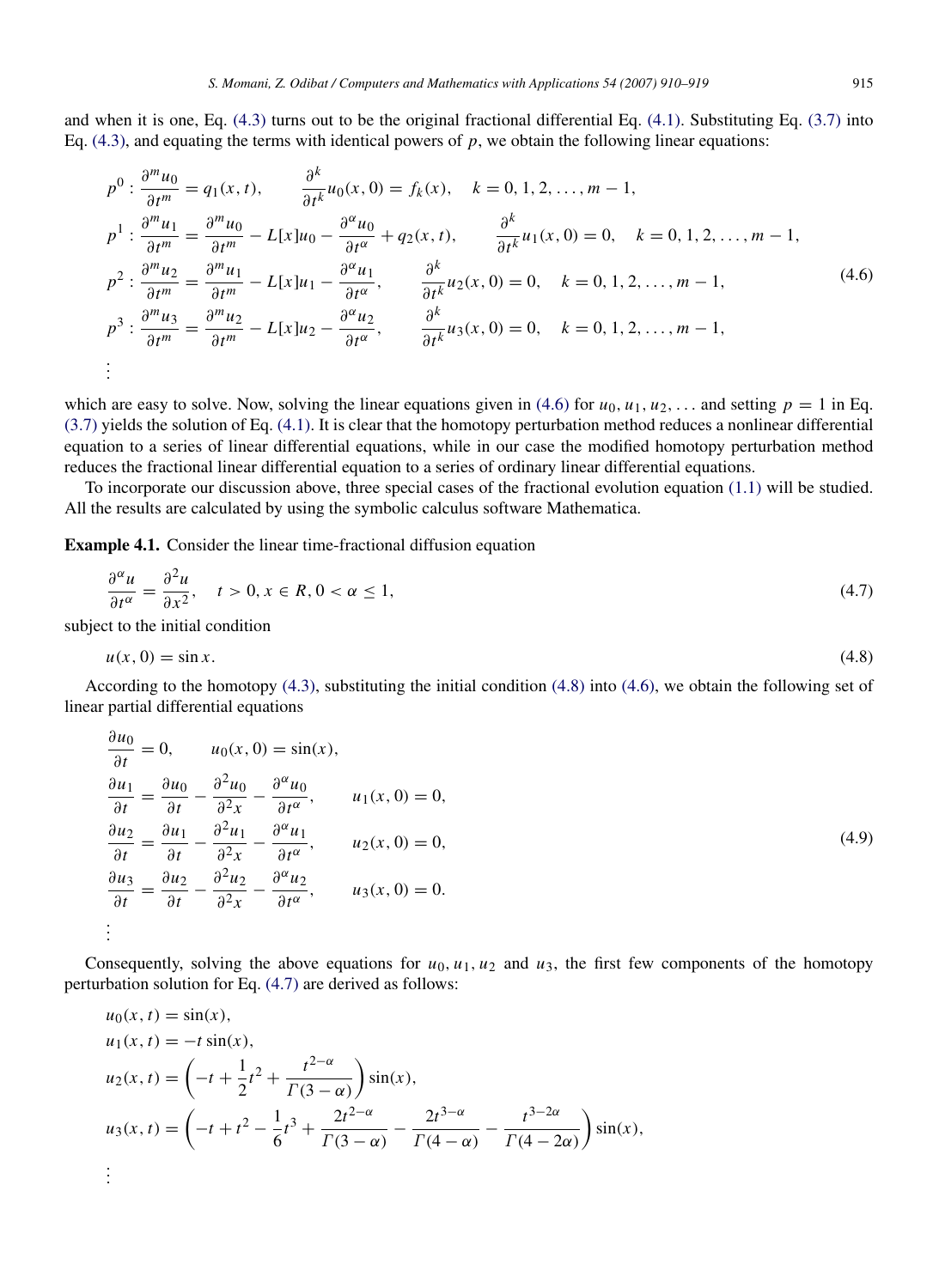and so on; in this manner the rest of components of the homotopy perturbation solution can be obtained. The fourthterm approximate solution for Eq. (4.7) is given by

$$
u(x,t) = \left(1 - 3t + \frac{3}{2}t^2 - \frac{1}{6}t^3 + \frac{3t^{2-\alpha}}{\Gamma(3-\alpha)} - \frac{2t^{3-\alpha}}{\Gamma(4-\alpha)} - \frac{t^{3-2\alpha}}{\Gamma(4-2\alpha)}\right)\sin(x). \tag{4.10}
$$

To solve the problem using the variational iteration method, we use formula (2.6) to construct the iteration formula for Eq. (4.7) as follows:

$$
u_{k+1}(x,t) = u_k(x,t) - \int_0^t \left( \frac{\partial^\alpha}{\partial \xi^\alpha} u_k(x,\xi) - \frac{\partial^2}{\partial x^2} u_k(x,\xi) \right) d\xi.
$$
 (4.11)

By the above variational iteration formula, begin with  $u_0 = \sin x$ , we can obtain the following approximations

$$
u_0(x, t) = \sin(x),
$$
  
\n
$$
u_1(x, t) = (1 - t) \sin(x),
$$
  
\n
$$
u_2(x, t) = \left(1 + \frac{2t^{2-\alpha}}{\Gamma(3-\alpha)} - 2t + \frac{1}{2}t^2\right) \sin(x),
$$
  
\n
$$
u_3(x, t) = \left(1 - \frac{t^{3-2\alpha}}{\Gamma(4-2\alpha)} + \frac{3t^{2-\alpha}}{\Gamma(3-\alpha)} - \frac{2t^{3-\alpha}}{\Gamma(4-\alpha)} - 3t + \frac{3}{2}t^2 - \frac{1}{6}t^3\right) \sin(x),
$$
  
\n
$$
\vdots
$$

and so on; in the same manner the rest of components of the iteration formula (4.11) can be obtained using the Mathematica package.

It is obvious that the fourth-term approximate solution (4.10) obtained using the modified homotopy perturbation method is the same as the fourth-order term of the variational iteration solution.

Example 4.2. We next consider the linear time-fractional wave equation

$$
\frac{\partial^{\alpha} u}{\partial t^{\alpha}} = \frac{1}{2} x^{2} \frac{\partial^{2} u}{\partial x^{2}}, \quad t > 0, x \in R, 1 < \alpha \le 2,
$$
\n
$$
(4.12)
$$

subject to the initial conditions

$$
u(x, 0) = x, \qquad \frac{\partial u(x, 0)}{\partial t} = x^2. \tag{4.13}
$$

According to the homotopy (4.3), substituting the initial conditions (4.13) into (4.6), we obtain the following set of linear partial differential equations:

$$
\frac{\partial^2 u_0}{\partial t^2} = 0, \quad u_0(x, 0) = x, \qquad \frac{\partial}{\partial t} u_0(x, 0) = x^2,
$$
  
\n
$$
\frac{\partial^2 u_1}{\partial t^2} = \frac{\partial^2 u_0}{\partial t^2} - \frac{1}{2} x^2 \frac{\partial^2 u_0}{\partial x^2} - \frac{\partial^{\alpha} u_0}{\partial t^{\alpha}}, \quad u_1(x, 0) = 0, \qquad \frac{\partial}{\partial t} u_1(x, 0) = 0,
$$
  
\n
$$
\frac{\partial^2 u_2}{\partial t} = \frac{\partial^2 u_1}{\partial t^2} - \frac{1}{2} x^2 \frac{\partial^2 u_1}{\partial x^2} - \frac{\partial^{\alpha} u_1}{\partial t^{\alpha}}, \quad u_2(x, 0) = 0, \qquad \frac{\partial}{\partial t} u_2(x, 0) = 0,
$$
  
\n
$$
\frac{\partial^2 u_3}{\partial t^2} = \frac{\partial^2 u_2}{\partial t^2} - \frac{1}{2} x^2 \frac{\partial^2 u_2}{\partial x^2} - \frac{\partial^{\alpha} u_2}{\partial t^{\alpha}}, \quad u_3(x, 0) = 0, \qquad \frac{\partial}{\partial t} u_3(x, 0) = 0.
$$
  
\n
$$
\vdots
$$
 (4.14)

Consequently, solving the above equations for  $u_0$ ,  $u_1$ ,  $u_2$  and  $u_3$ , the first few components of the homotopy perturbation solution for Eq. (4.12) are derived as follows

$$
u_0(x,t) = x + x^2t,
$$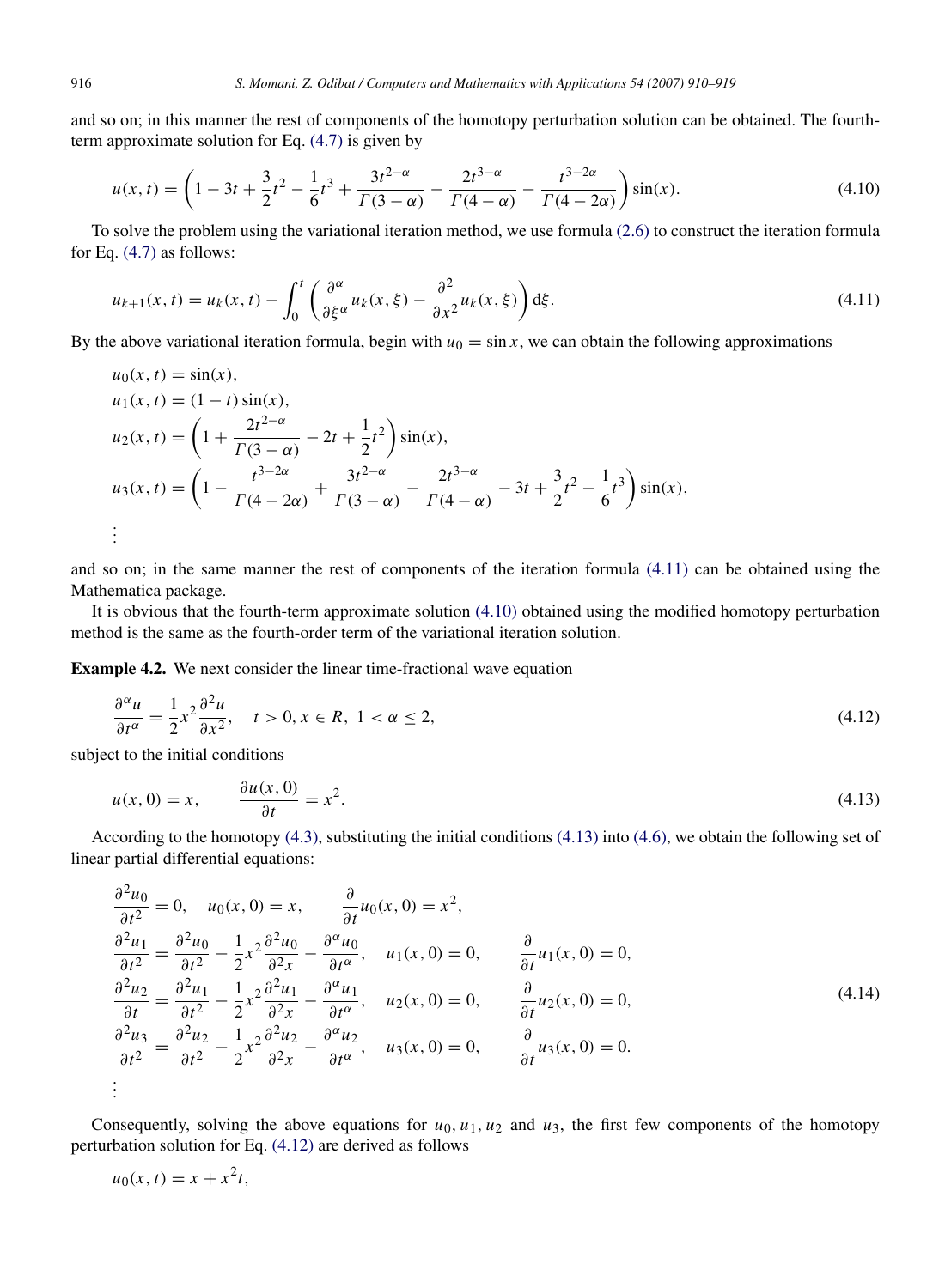$$
u_1(x, t) = x^2 \frac{t^3}{3!},
$$
  
\n
$$
u_2(x, t) = x^2 \left(\frac{t^3}{3!} + \frac{t^5}{5!} - \frac{t^{5-\alpha}}{\Gamma(6-\alpha)}\right),
$$
  
\n
$$
u_3(x, t) = x + x^2 \left(\frac{t^3}{3!} + \frac{2t^5}{5!} + \frac{t^7}{7!} - \frac{2t^{5-\alpha}}{\Gamma(6-\alpha)} - \frac{2t^{7-\alpha}}{\Gamma(8-\alpha)} + \frac{t^{7-2\alpha}}{\Gamma(8-2\alpha)}\right),
$$
  
\n
$$
\vdots
$$

and so on; in this manner the rest of components of the homotopy perturbation solution can be obtained. The fourthterm approximate solution for Eq. (4.12) is given by

$$
u(x,t) = x + x^2 \left( t + \frac{t^3}{2} + \frac{t^5}{40} + \frac{t^7}{7!} - \frac{3t^{5-\alpha}}{\Gamma(6-\alpha)} - \frac{2t^{7-\alpha}}{\Gamma(8-\alpha)} + \frac{t^{7-2\alpha}}{\Gamma(8-2\alpha)} \right),\tag{4.15}
$$

which is exactly the same fourth-order approximate solution obtained in [20] using the variational iteration method.

Example 4.3. In this example, we consider the one-dimensional linear inhomogeneous time-fractional equation given by

$$
\frac{\partial^{\alpha} u}{\partial t^{\alpha}} + x \frac{\partial u}{\partial x} + \frac{\partial^2 u}{\partial x^2} = 2t + 2x^2 + 2, \quad t > 0, x \in R, 0 < \alpha \le 1,
$$
\n(4.16)

subject to the initial condition

$$
u(x,0) = x^2. \tag{4.17}
$$

If we use the homotopy

$$
\frac{\partial u}{\partial t} = p \left[ \frac{\partial u}{\partial t} - x \frac{\partial}{\partial x} u - \frac{\partial^2}{\partial x^2} u - \frac{\partial^{\alpha} u}{\partial t^{\alpha}} + 2t + 2x^2 + 2 \right], \quad p \in [0, 1],
$$
\n(4.18)

we obtain the following set of linear partial differential equations

$$
\frac{\partial u_0}{\partial t} = 0, \quad u_0(x, 0) = x^2,
$$
\n
$$
\frac{\partial u_1}{\partial t} = \frac{\partial u_0}{\partial t} - x \frac{\partial u_0}{\partial x} - \frac{\partial^2 u_0}{\partial x^2} - \frac{\partial^{\alpha} u_0}{\partial t^{\alpha}} + 2t + 2x^2 + 2, \quad u_1(x, 0) = 0
$$
\n
$$
\frac{\partial u_2}{\partial t} = \frac{\partial u_1}{\partial t} - x \frac{\partial u_1}{\partial x} - \frac{\partial^2 u_1}{\partial x^2} - \frac{\partial^{\alpha} u_1}{\partial t^{\alpha}}, \quad u_2(x, 0) = 0,
$$
\n
$$
\frac{\partial u_3}{\partial t} = \frac{\partial u_2}{\partial t} - x \frac{\partial u_2}{\partial x} - \frac{\partial^2 u_2}{\partial x^2} - \frac{\partial^{\alpha} u_2}{\partial t^{\alpha}}, \quad u_3(x, 0) = 0.
$$
\n
$$
\vdots
$$
\n(4.19)

Consequently, solving the above equations for  $u_0$ ,  $u_1$ ,  $u_2$  and  $u_3$ , the first few components of the homotopy perturbation solution for Eq. (4.16) are derived as follows:

$$
u_0(x, t) = x^2,
$$
  
\n
$$
u_1(x, t) = t^2,
$$
  
\n
$$
u_2(x, t) = t^2 - 2 \frac{t^{3-\alpha}}{\Gamma(4-\alpha)},
$$
  
\n
$$
u_3(x, t) = t^2 - 4 \frac{t^{3-\alpha}}{\Gamma(4-\alpha)} + 2 \frac{t^{4-2\alpha}}{\Gamma(5-2\alpha)},
$$
  
\n
$$
\vdots
$$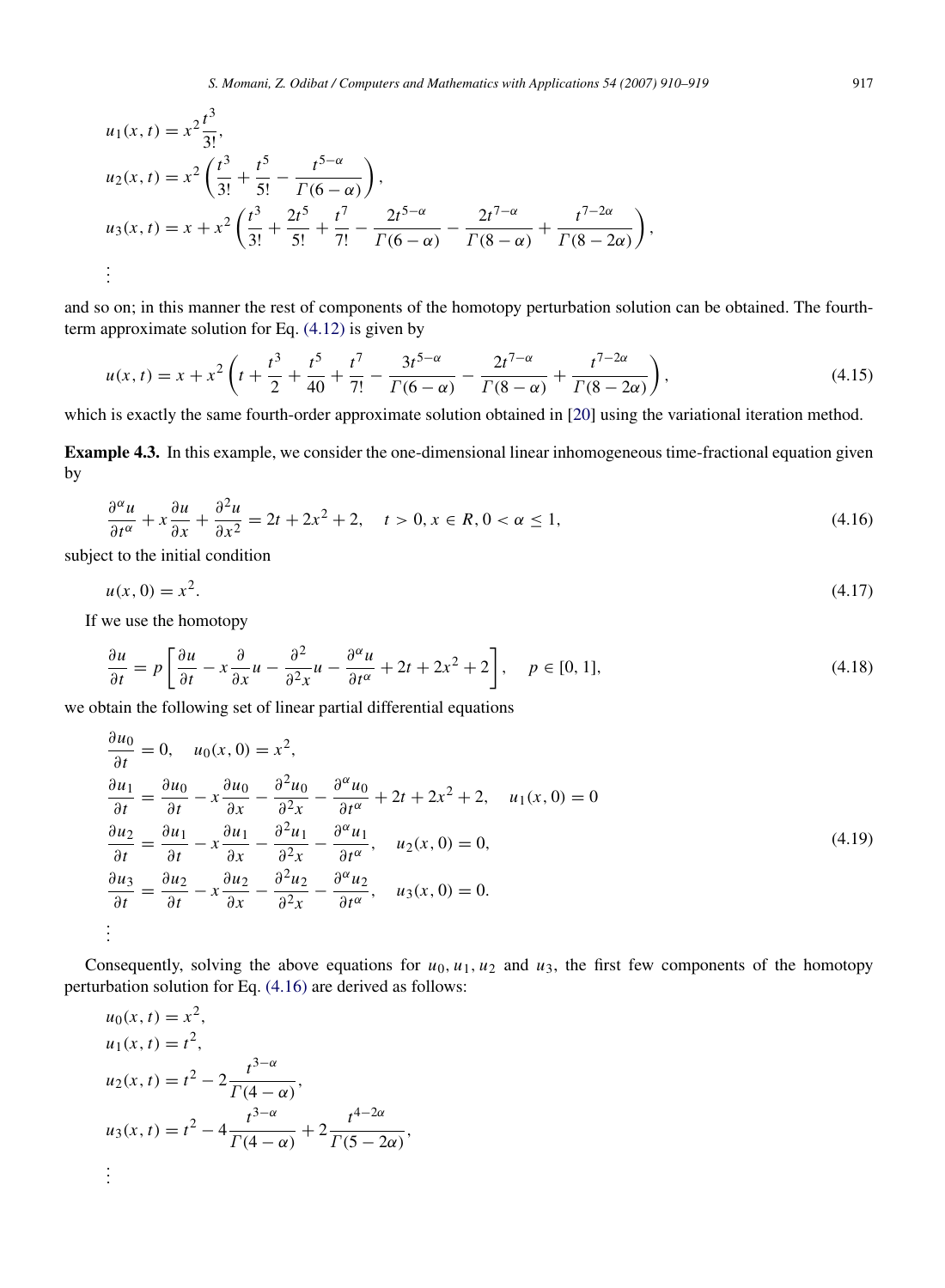and so on; in this manner the rest of components of the homotopy perturbation solution can be obtained. The fourthterm approximate solution for Eq. (4.16) is given by

$$
u(x,t) = x^2 + 3t^2 - 6\frac{t^{3-\alpha}}{\Gamma(4-\alpha)} + 2\frac{t^{4-2\alpha}}{\Gamma(5-2\alpha)},
$$
\n(4.20)

which is exactly the same fourth-order approximate solution obtained in [20] using the variational iteration method.

#### 5. Conclusions

In this paper, we compared the homotopy perturbation method and the variational iteration method as applied to linear inhomogeneous fractional partial differential equations. For illustration purposes, we consider three different examples. It may be concluded that the two methods are powerful and efficient techniques for finding exact as well as approximate solutions for wide classes of linear inhomogeneous fractional partial differential equations. They provide more realistic series solutions that converge very rapidly in real physical problems. The implementation of the modified homotopy perturbation method reduces the fractional differential equation to a set of ordinary differential equations, which are easy to solve.

The study shows that the techniques require less computational work than existing approaches while supplying quantitatively reliable results. Also the high agreement of the numerical results so obtained between the homotopy perturbation method and the variational iteration method in all examples reinforces the conclusion that the efficiency of the two methods and related phenomena give the methods much wider applicability.

## References

- [1] I. Podlubny, Fractional Differential Equations, Academic Press, New York, 1999.
- [2] I. Podlubny, Geometric and physical interpretation of fractional integration and fractional differentiation, Fract. Calc. Appl. Anal. 5 (2002) 367–386.
- [3] J.H. He, Nonlinear oscillation with fractional derivative and its applications. In: International Conference on Vibrating Engineering'98, Dalian, China, 1998, pp. 288–291.
- [4] J.H. He, Some applications of nonlinear fractional differential equations and their approximations, Bull. Sci. Technol. 15 (2) (1999) 86–90.
- [5] F. Mainardi, Fractional calculus: 'Some basic problems in continuum and statistical mechanics', in: A. Carpinteri, F. Mainardi (Eds.), Fractals and Fractional Calculus in Continuum Mechanics, Springer-Verlag, New York, 1997, pp. 291–348.
- [6] R. Gorenflo, Afterthoughts on interpretation of fractional derivatives and integrals, in: P. Rusev, I. Di-movski, V. Kiryakova (Eds.), Transform Methods and Special Functions, Varna 96, Bulgarian Academy of Sciences, Institute of Mathematics ands Informatics, Sofia, 1998, pp. 589–591.
- [7] A. Luchko, R. Groneflo, The initial value problem for some fractional differential equations with the Caputo derivative, Preprint series *A*08–98, Fachbreich Mathematik und Informatik, Freic Universitat Berlin, 1998.
- [8] K.S. Miller, B. Ross, An Introduction to the Fractional Calculus and Fractional Differential Equations, John Wiley and Sons, Inc., New York, 1993.
- [9] K.B. Oldham, J. Spanier, The Fractional Calculus, Academic Press, New York, 1974.
- [10] M. Caputo, Linear models of dissipation whose *Q* is almost frequency independent. Part II, J. Roy. Astral. Soc. 13 (1967) 529–539.
- [11] L. Debnath, D. Bhatta, Solutions to few linear fractional inhomogeneous partial differential equations in fluid mechanics, Frac. Calc. Appl. Anal. 7 (2004) 153–192.
- [12] A. Repaci, Nonlinear dynamical systems: On the accuracy of Adomian's decomposition method, Appl. Math. Lett. 3 (3) (1990) 35–39. `
- [13] S. Momani, Non-perturbative analytical solutions of the space- and time-fractional Burgers equations, Chaos Solitons Fractals 28 (4) (2006) 930–937.
- [14] S. Momani, Z. Odibat, Analytical solution of a time-fractional Navier–Stokes equation by Adomian decomposition method, Appl. Math. Comput. 177 (2006) 488–494.
- [15] Z. Odibat, S. Momani, Approximate solutions for boundary value problems of time-fractional wave equation, Appl. Math. Comput. 181 (2006) 767–774.
- [16] S. Momani, An explicit and numerical solutions of the fractional KdV equation, Math. Comput. Simul. 70 (2) (2005) 110–118.
- [17] G. Adomian, A review of the decomposition method in applied mathematics, J. Math. Anal. Appl. 135 (1988) 501–544.
- [18] G. Adomian, Solving Frontier Problems of Physics: The Decomposition Method, Kluwer Academic Publishers, Boston, 1994.
- [19] A. Wazwaz, A new algorithm for calculating Adomian polynomials fo nonlinear operators, Appl. Math. Comput. 111 (2000) 53–69.
- [20] A. Wazwaz, S. El-Sayed, A new modificatrion of the Adomian decomposition method for linear and nonlinear operators, Appl. Math. Comput. 122 (2001) 393–405.
- [21] S. Momani, Z. Odibat, Analytical approach to linear fractional partail differential equations arising in fluild mechanics, Phys. Lett. A 355 (2006) 271–279.